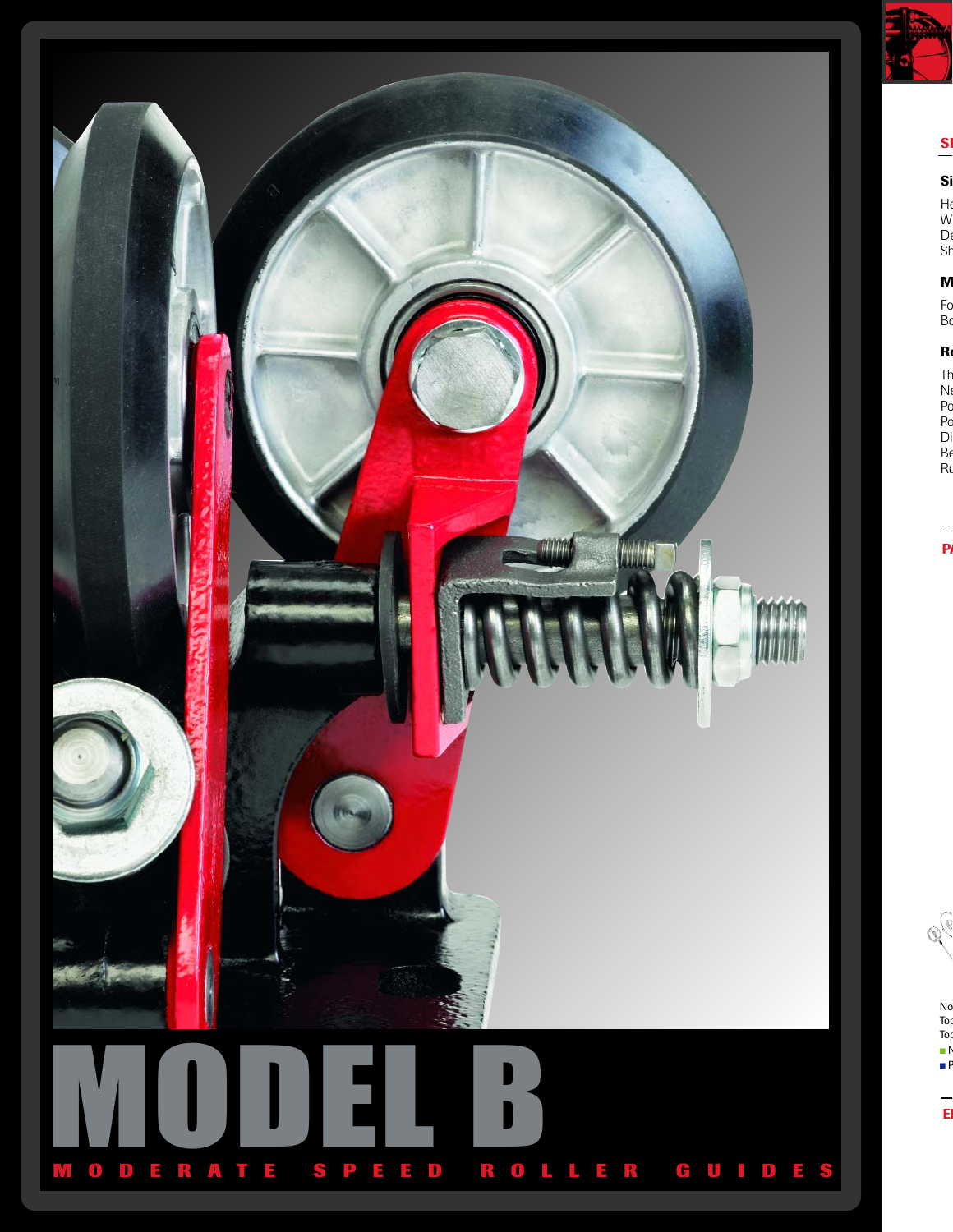

THE<br>TIME<br>M **MODEL B ROLLER GUIDE OFFERS EXCEPTIONAL PERFORMANCE IN <sup>A</sup> COMPACT, EASY-TO-INSTALL PACKAGE. A BROAD APPLICATION RANGE, EASE OF USE, AND OUTSTANDING VALUE HAVE MADE THE MODEL B OUR MOST POPULAR ROLLER GUIDE.** 

# **FEATURES OF THE MODEL B GUIDE:**

**1. Neoprene Rubber Roller Wheels** are specially compounded and rigorously tested to ensure a smooth, silent ride. Only genuine ELSCO neoprene wheels provide the damping characteristics essential to ride quality, and only genuine ELSCO wheels are engineered with high "memory" characteristics that prevent flat spots. ELSCO rollers are precision ground to within .002 inches (,051mm) "Total Indicator Reading" for perfect roundness and concentricity, then 100% inspected under stress to ensure a secure bond between tire and hub.

**2. Precision Ball Bearings** guarantee

years of silent use. ELSCO specifies bearings intended for the high RPMs and demanding loads of electric motors – conditions far more rigorous than typically seen in elevator applications. This means that even after years of operation and tens of millions of cycles, only ELSCO roller wheels remain completely silent. Each bearing bore is machined to a tolerance of five ten-thousandths (.0005) of an inch (,0127mm), and two bearings are pressed into each wheel by a computer-driven press, ensuring perfect fit and alignment.

**3. Fully Adjustable Stabilizing Springs** allow the car to float between the rails, eliminating the bumps and vibrations that adversely affect ride quality.

**1**

**4. Adjustable Stops** enable precise control of the car's overall float between the rails, in both postwise and front-toback axes. Adjustable stops are a standard feature on the Model B guide.

### **5. Durable Structural Components.**

ELSCO castings are made from hightensile-strength ductile iron and aluminum for an optimal combination of strength, durability, and light weight. High quality guide hardware ensures long life and ease of adjustment in the field. All components are inspected and assembled to exacting standards for a lifetime of reliable performance.

**ELSCO roller guides and swivel sliding guide shoes offer a cost-effective approach for improving elevator ride quality by reducing the need for expensive, labor-oriented solutions and ongoing maintenance. That's why, to elevator contractors around the world, the ELSCO name is synonymous with quality and value. At ELSCO, We are ride quality.**

► See inside for mounting instructions.

**Many factors must be considered when making a guide selection. Please call us to discuss your specific application.** 

**2**

**3**



**410.363.9020 info@elscoguides.com**

■■■■■■■■■■■■■■■■■■■■ ■■■■■■■■■■■■■■■■■■■■ **HHHHH** ■■■■■■■■■■ ■■■■■■■■■■ ■■■ ■■■ **A typical installation:** 

**4**

**Passenger Elevator Cabin guides for Low- to Mid-Rise Traction Elevator. Speed: 350 fpm (1,75 m/s). Capacity: 2,500 lbs. (1.100 kg).**

**5**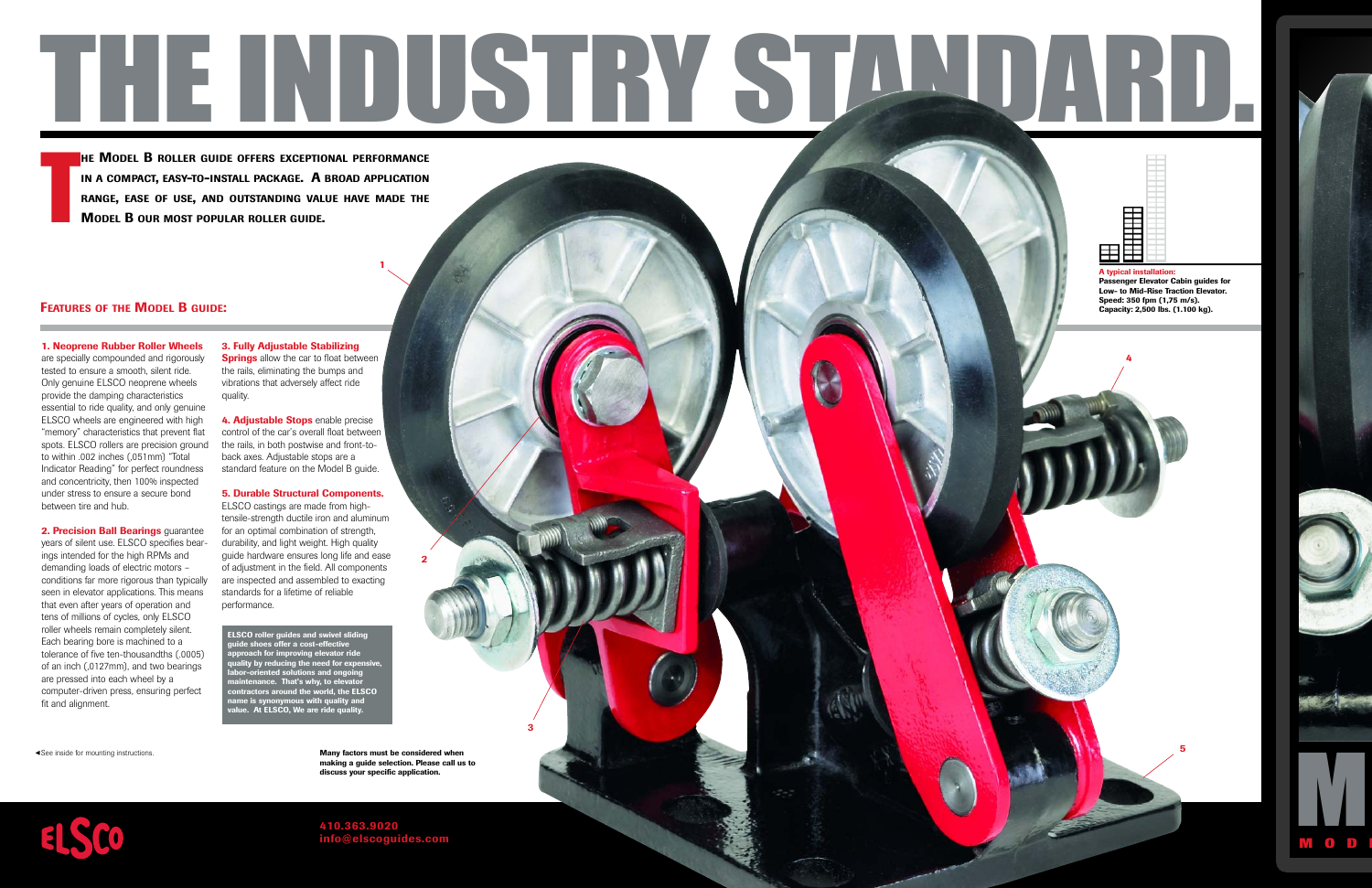ELSCO Model B elevator roller guides are designed with adjustment features that provide superior riding characteristics. The installer can easily adjust ELSCO guides to compensate for adverse operating conditions and to minimize noise, bumps and vibration. For optimum performance and longer roller wheel life, we recommend that elevator rails be properly aligned and cleaned, and the car balanced before operation.

ELSCO roller guides are carefully assembled, inspected, and packed to arrive in perfect condition. When your shipment arrives, inspect it carefully for damage and, if appropriate, immediately file a claim with the carrier. For best results, read all instructions thoroughly before proceeding with the installation.



The Model B Guide comes completely assembled. **Note:** If adjustable stops have been ordered, they will be installed on the guide.



Position guide base over mounting holes or studs. Install mounting hardware (not included). Make certain that the center of the front mounting slots are located two inches (51mm) back from the face of the rail (refer to mounting template).



Securely tighten the mounting bolts and/or nuts. At this point, install the remaining roller guides on top and/or beneath the elevator.



Be sure that guides are aligned properly (as shown) before making any further adjustments.

**SQUARE HEAD**



**11** 

10



Improper alignment. To adjust face roller wheel pressure, tighten face arm adjusting nut until the wheel is compressed 1/32" to 1/16" (1 to 2mm). This represents 25 to 50 lbs. (12 to 25kg) of wheel pressure. **Note:** If guides are equipped with polyurethane wheels, refer to step 11 for allowable wheel pressures.



When properly adjusted, it will be possible to skid the face roller wheel by hand with moderate effort. Be certain that the face roller wheel pressures are equal for each guide.



Adjust side roller wheel pressure. Turn the side arm adjusting nuts until side arm wheels are compressed  $\frac{1}{32}$ " to  $\frac{1}{16}$ " (1 to 2mm), and the face arm wheels are tracking in the center of rail. This represents approximately 25 to 50 lbs. (12 to 25kg) of wheel pressure on each side arm wheel.



When properly adjusted, it will be possible to skid the side arm roller wheels by hand with moderate effort. **Note:** If guides are equipped with polyurethane wheels, refer to step 11 for allowable wheel pressures.

**If guides are equipped with adjustable stops, refer to steps 9 and 10. Caution: Adjustable stops may shift during shipment. Be certain to position adjustable stops correctly (as shown in step 9 diagram).** 



To adjust float, turn the square head set screw to increase or decrease the gap between the large flat washer and the head of the square head set screw. **Note:** The amount of float will be approximately twice the gap measured (e.g.  $\frac{1}{16}$ " gap =  $\frac{1}{8}$ " float, and  $2mm$  gap  $=$  4mm float).

Repeat step 9 for all three adjustable stops on each guide.

**If installing guides equipped with polyurethane wheels, refer to step 11 for pertinent information.**

ELSCO's polyurethane roller wheels are a hard (95 Shore A durometer) polymer material intended for use on lower speed elevators when the roller wheel pressures exceed those specified for neoprene composition wheels (25 to 50 lbs., or 12 to 25kg.)

While polyurethane roller wheels can operate at pressures up to 300 lbs. (140kg.) per wheel, it is advisable to keep static pressure as low as possible to prevent flat spots from forming while the elevator is sitting. Flat spots can adversely affect ride quality by causing a rough and/or noisy ride. At higher pressures, it may not be possible to skid the roller wheels by hand.



12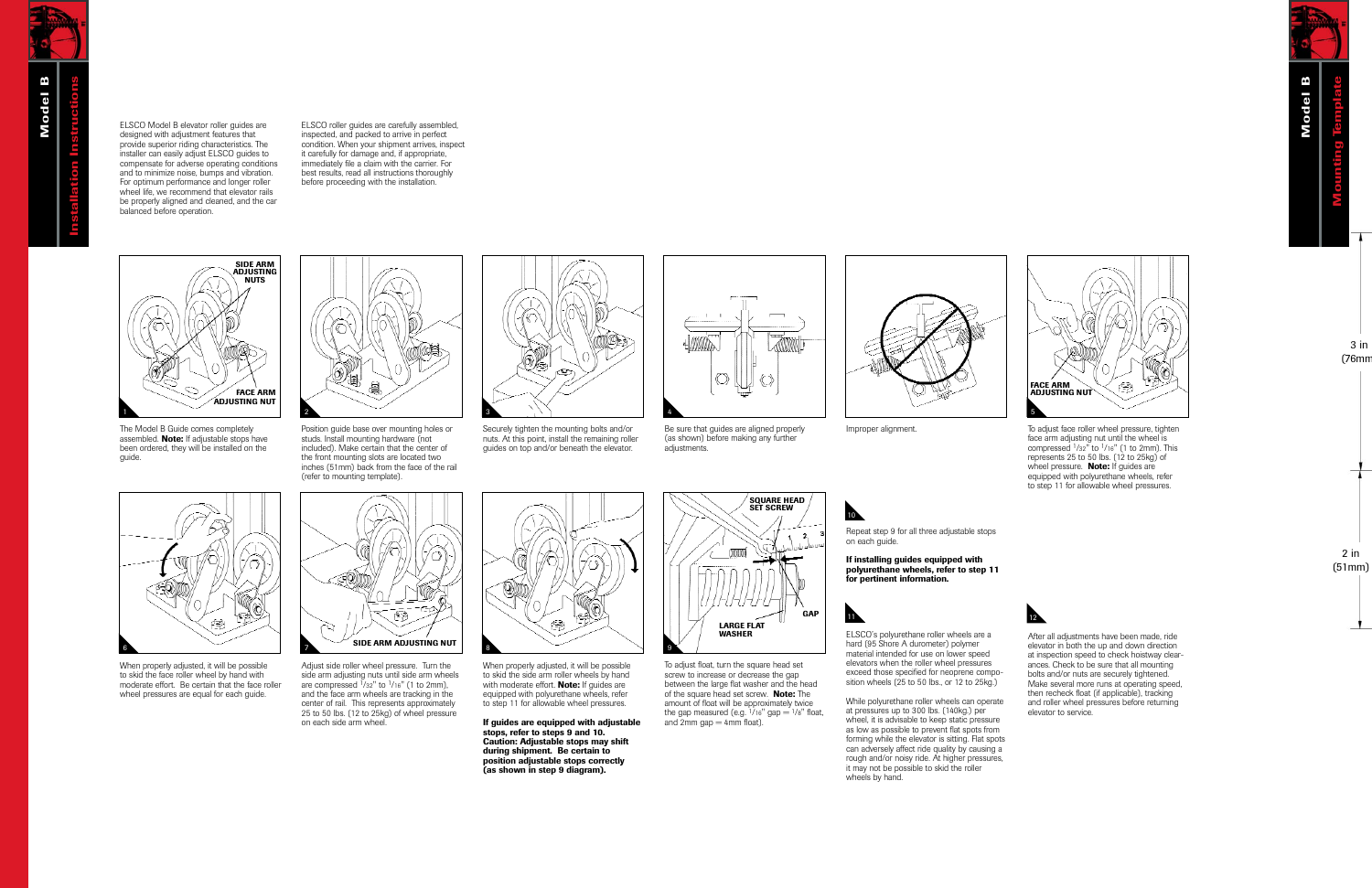